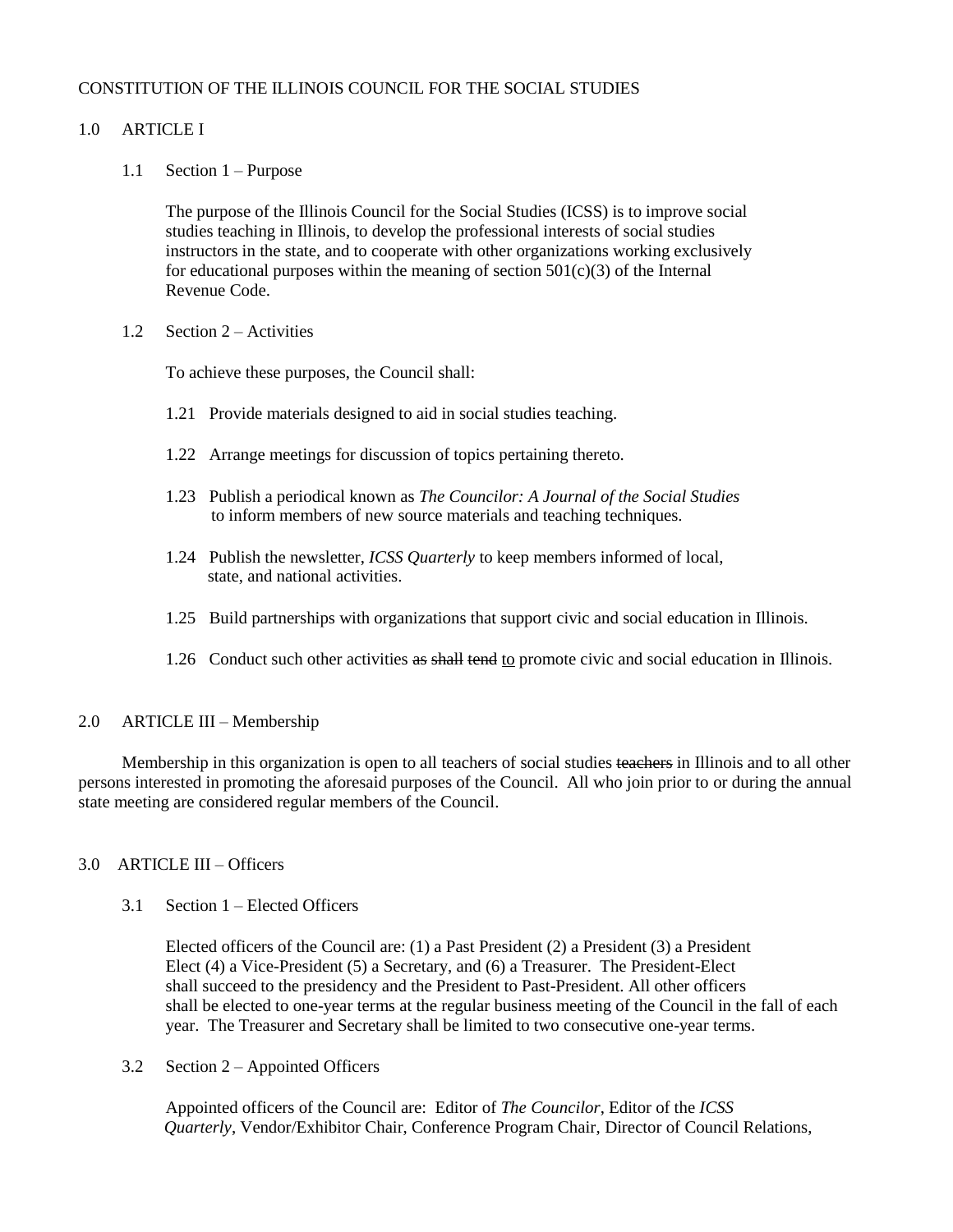Communications Director and a Historian. The ICSS Board appoints these officers.

3.3 Section 3 – Vacancies

An officer's performance of duties can be evaluated by the Executive Committee, and an officer may be dismissed by a two-thirds vote of that body. Vacancies occurring in elected offices shall be filled by the ICSS Board until the next regular election for state officers. If any officer other than the President is unable to attend a Council meeting, he/she may ask any member of the Council to represent his/her views at that meeting. The President Elect shall represent the views of the President.

3.4 Section 4 – Qualifications

The President Elect shall have been a member of the Illinois Council for the Social Studies for at least 18 months prior to election and shall have served on the board within the last five years. Other officers and chairpersons shall be selected from the regular members of the Council.

#### 4.0 ARTICLE IV

4.1 Section 1 – Executive Director

The Council shall secure the services of an Executive Director who is a member of the Illinois Council for the Social Studies and the National Council for the Social Studies. This person shall serve on a part-time basis with pay and shall assist the officers of the Council in whatever duties the ICSS Board approves. The Executive Director is shall be assisted by an Executive Secretary with pay, who is approved by the board.

4.2 Section 2 – Selection

Candidates for the Executive Directorship shall be identified by a Selection Committee, which will investigate qualifications and make recommendations to the ICSS Board. The ICSS Board will vote to reject or hire one of the candidates. This committee may bargain with prospects, but financial arrangements must be approved by the ICSS Board.

4.3 The performance of the Executive Director shall be reviewed by the Executive Committee at least every three years, and a recommendation for retention or dismissal will be furnished in writing to the ICSS Board at the spring meeting.

### 5.0 ARTICLE V

5.1 Section 1 – Permanent Boards and Committees

The permanent boards and committees of the Council are:

5.11 ICSS Board

- 5.12 Executive Committee
- 5.13 Committee on Nominations
- 5.14 Membership Committee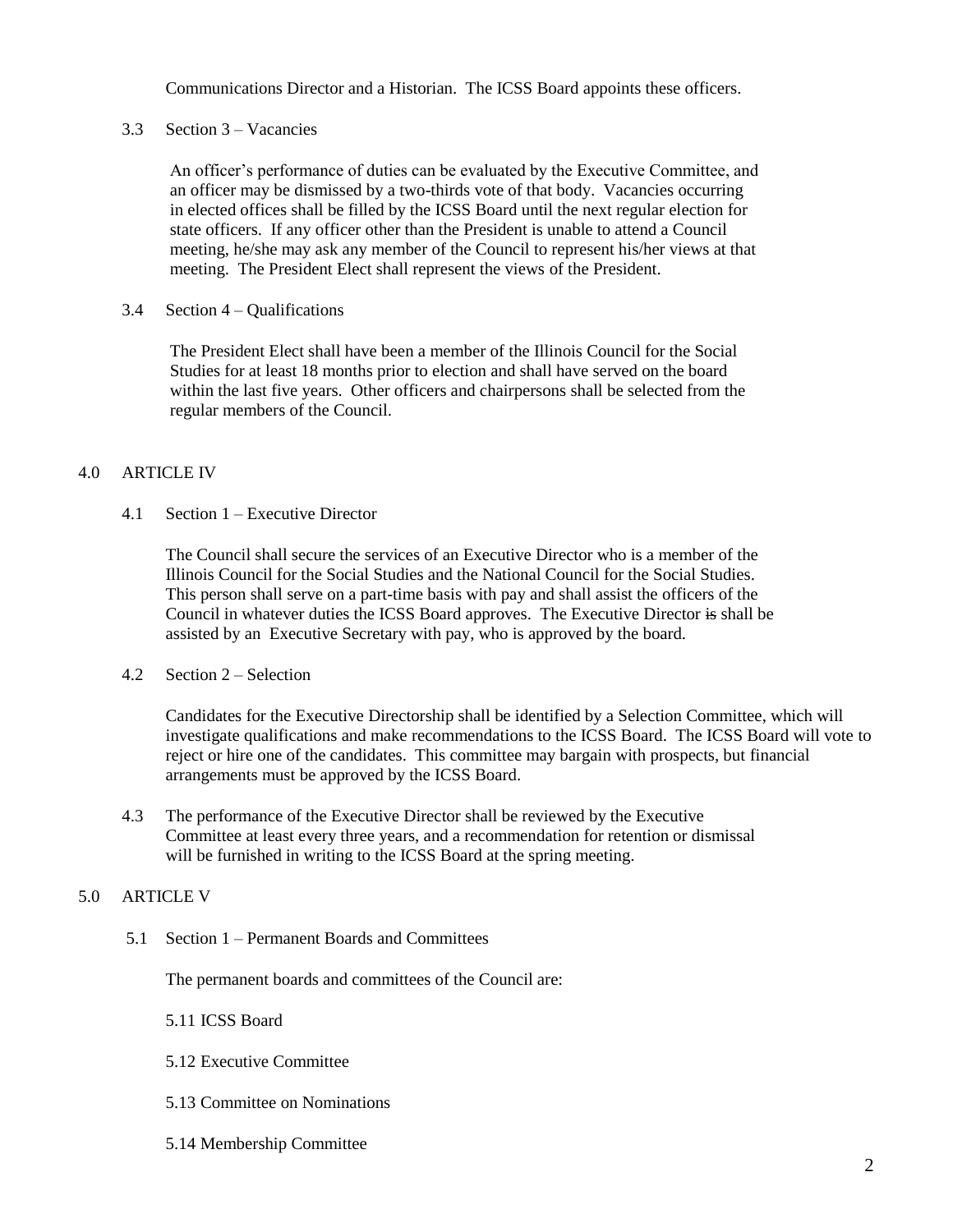- 5.15 Committee on Constitutional Revision
- 5.16 Selection Committee
- 5.17 Fiscal Committee
- 5.18 Audit Committee
- 5.19 Professional Development Committee
- 5.1 Section 2 Membership and Functions of ICSS Board and Committees
	- 5.21 The ICSS Board

The ICSS Board shall consist of the Officers of the Council, the immediate past president, the Executive Director, two representatives from each affiliated local council (one of whom should be President), a Regional Representative from each of the geographic regions designated by the Board, six members-at-large elected by and from the membership, the Illinois State Board of Education liaison to the Council, Illinois Historic Preservation Agency liaison to the Council, Chairpersons of Council committees and Special Interests Groups, and local arrangements chairperson(s) for upcoming meetings. The meeting of the ICSS Board is the official meeting of the Council.

- 5.211 The ICSS Board will meet in the fall and spring of each year.
- 5.212 ICSS Board members are expected to attend all regularly scheduled meetings as well as the Annual Meeting. Board members are to make every effort to attend any specially called meetings of the Board of Directors.
- 5.213 Specific Duties
	- 5.2131 Appropriate funds for the operation of the Council.
	- 5.2132 Hire the Executive Director.
	- 5.2133 Review actions of officers and committees.
	- 5.2134 Determine annual dues and benefits of members.
	- 5.2135 Oversee all publications of ICSS.
	- 5.2136 Set policy for ICSS and, toward that end, deliberate on all items of concern to ICSS and to the profession as a whole.
	- 5.2137 Exercise all powers not assigned in the Constitution to other officers or to the membership of the Illinois Council.
- 5.214 A quorum for a board meeting shall be defined as three of the Elected Officers, the Executive Director, and six other members of the Board.
- 5.215 In the event that a quorum is not present, the President shall set a date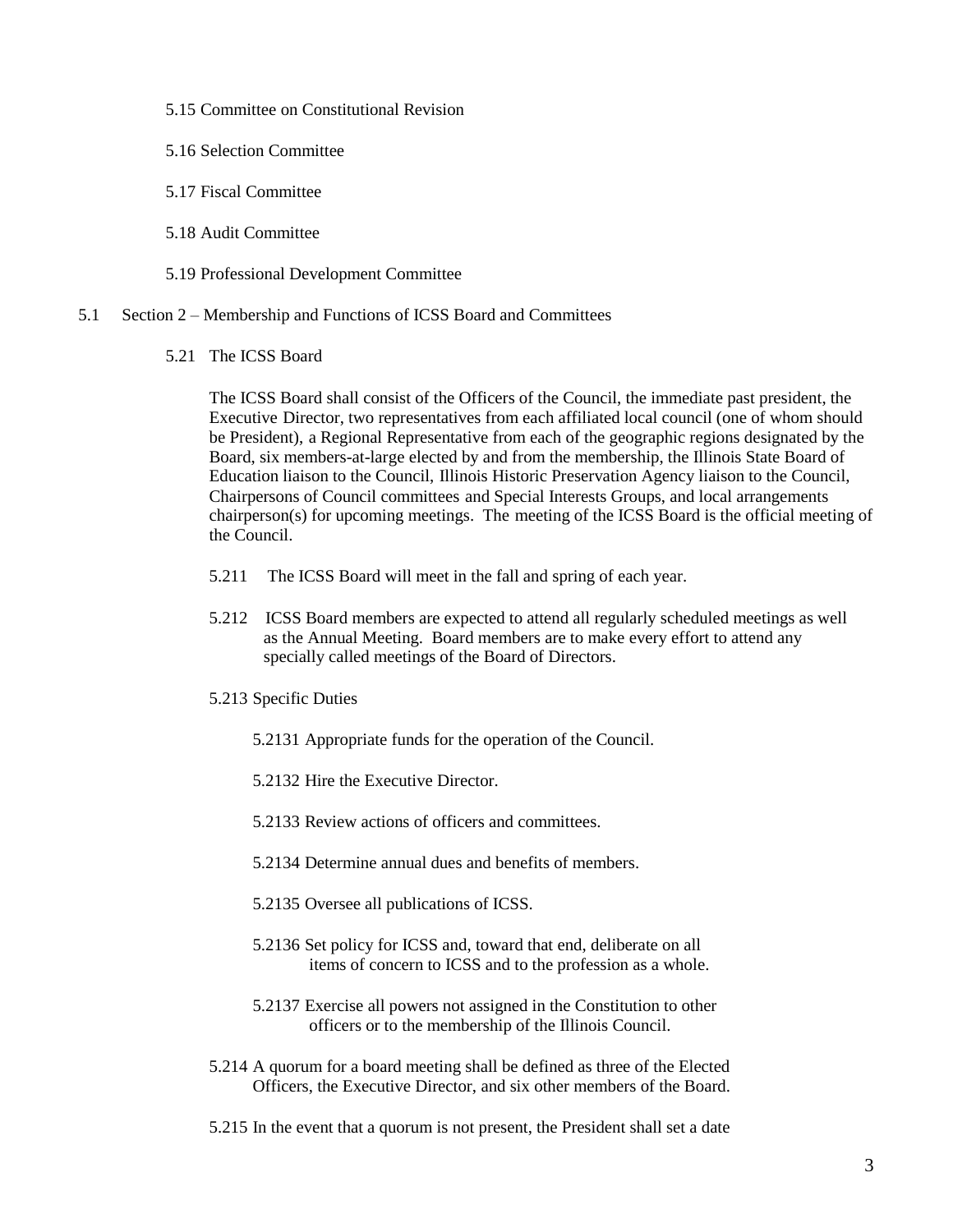and place and call a meeting of the Board.

5.22 The Executive Committee

The Executive Committee shall consist of the officers of the Council, the immediate past-president and the Executive Director.

- 5.221 The Executive Committee will meet in January or February of each year and at the request of the President. It transacts any necessary business between meetings of the ICSS Board.
- 5.222 The President is chairman.
- 5.23 The Committee on Nominations

The Committee on Nominations shall be composed of three members. The immediate past president shall serve on the nominations committee. The other members will be appointed by the President to serve on the nominations committee for one year.

- 5.231 It is the duty of this Committee to present a slate of candidates for the ICSS Board to be voted upon at the regular business meeting of the Council in the fall of each year. The slate shall be headed by the President; the President-Elect shall move into this office and the committee shall seek a candidate only if the President-Elect cannot serve. One or more names shall be presented for each of the following: (a) President-Elect (b) Vice-President (c) Secretary (d) Treasurer (e) one representative from each of the geographic regions designated by the ICSS Board.
- 5.232 The committee will also nominate 3-6 persons for the members-at-large positions from the members to serve a two-year term on the ICSS Board. The Nominations will be included on the ballot at the state Conference meeting each year. The 3 nominees receiving the most votes will be elected to a 2-year term on the ICSS Board.
- 5.233 Meets at fall and spring meetings of the ICSS Board, or with the Executive Committee to plan work.
- 5.234 Determines criteria for selecting candidates, including service to local, state, and/or national councils; geographic location in relation to present officers; presentation; distribution of officers between men and women; willingness to serve.
- 5.235 Nominations are secured by: mail or at the fall meeting by floor nominations, through requests in the ICSS Quarterly, and individual recommendations.
- 5.236 Prepares ballots listing nominees for each office, providing space for write-in candidates and/or nominations from the floor.
- 5.237 Reports the ballot to the ICSS board and Executive Director by December 31 of that election year. Newly elected members take office January 1, of the following year.
- 5.24 The Membership Committee

The Membership Committee shall be composed of the Vice-President as chairperson, the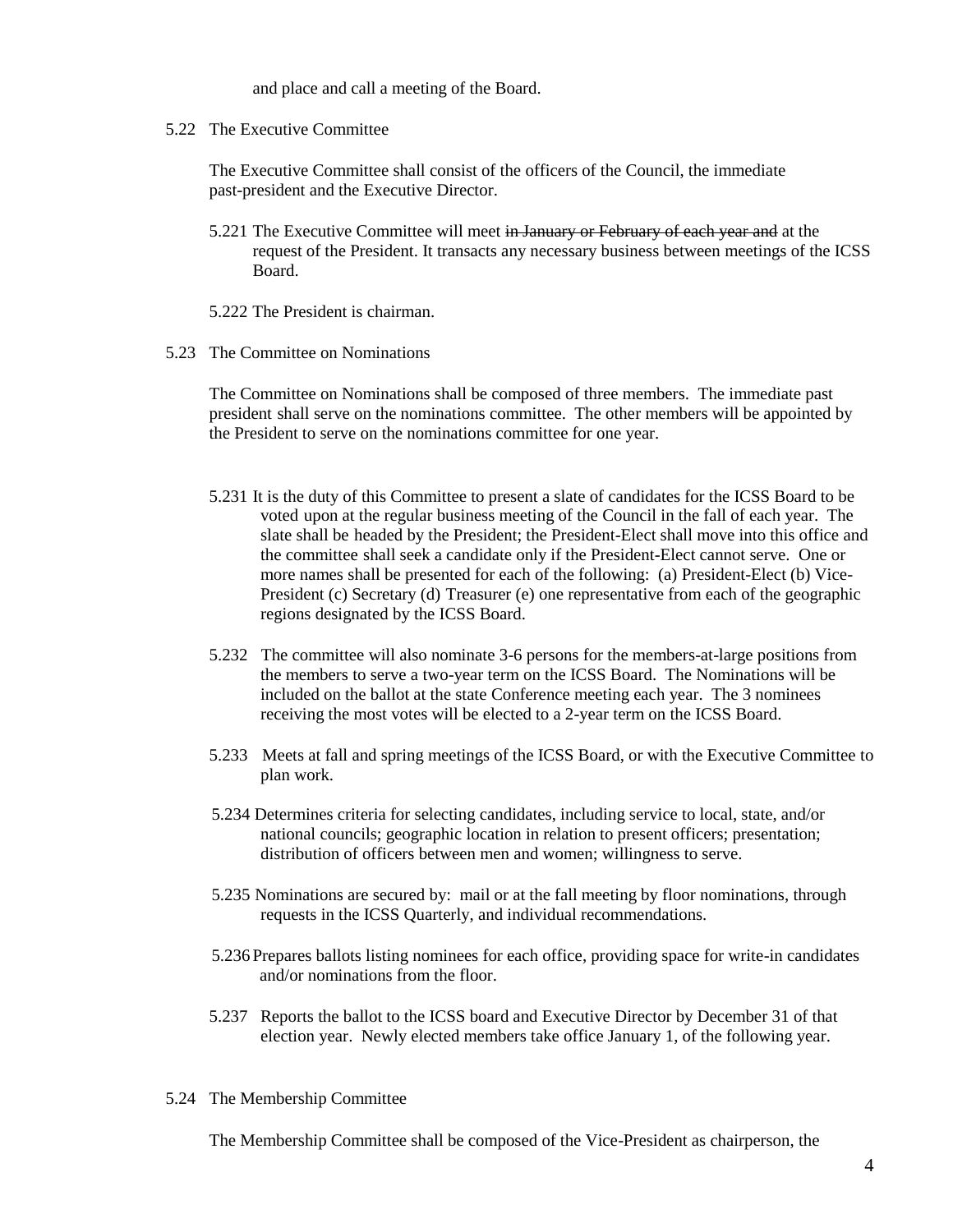Regional Representatives, and two Members-at-Large.

- 5.241 The President and Executive Director are *ex-officio* members of the Membership Committee. *Ex-officio* members serve as advisers.
- 5.242 The Committee meets at times determined by the Vice-President.
- 5.243 Committee members should pursue active membership recruitment activities.
- 5.25 Committee on Constitutional Revision

Established to review, revise, and recommend changes in the Constitution.

5.251 The chairman is the Historian.

5.252 Two other board members may be appointed by the President.

5.253 Reviews, revises, and recommends changes in the Constitution.

5.254 The historian keeps a file of all previous Constitutions.

5.26 Selection Committee

Established to select and Executive Director.

- 5.261 The Selection Committee is comprised of three members appointed by the President with ICSS Board approval.
- 5.262 The Committee identifies candidates for the Executive Directorship to be submitted to the ICSS Board for consideration and selection.
- 5.27 Audit Committee

Established to audit the accounts of the Council; Treasurer serves as the Chairperson.

- 5.271 Committee of three appointed as needed by the President.
- 5.272 A professional audit of ICSS financial records will be conducted when directed by the ICSS Board.
- 5.273 Reports audit at the ICSS Board meeting in the spring.

#### 5.28 Fiscal Committee

Established to review and report on the finances of the Council.

- 5.281 The Fiscal Committee is comprised of three members; the Treasurer, as chairperson; the President-Elect; and the Executive Director.
- 5.282 Reviews the budget prepared by the Executive Director.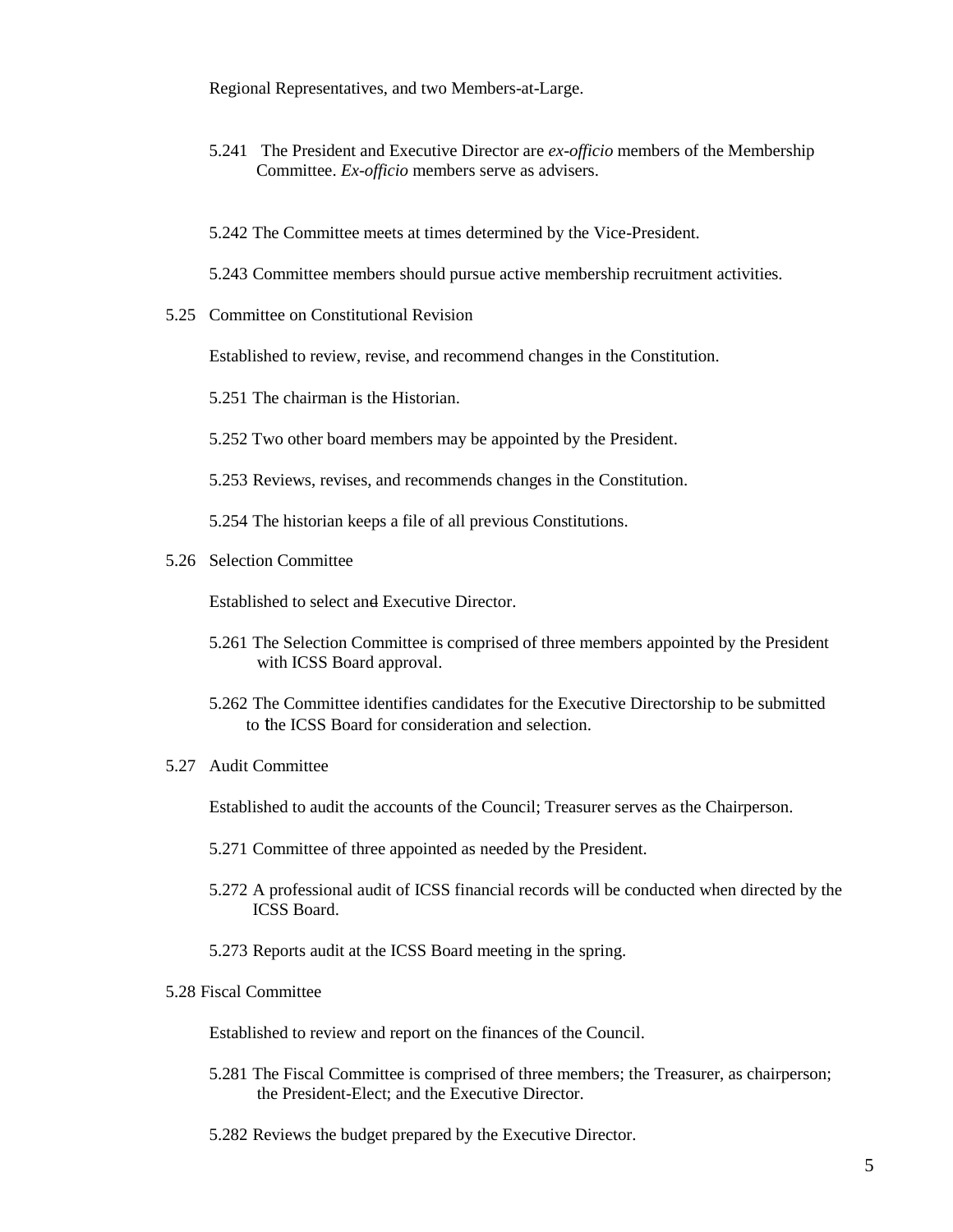5.283 Makes policy recommendations on financial matters to the ICSS Board.

5.284 Undertakes any study of a financial nature commissioned by the President.

5.29 Publications Committee

 Members will consist of the ICSS publication editors, Communications Director, and Executive Director who manage the production and distribution of the Council's publications: *The Councilor: A Journal of the Illinois Council for the Social Studies;* and the *ICSS Newsletter Quarterly*.

5.291 Professional Development Committee

Members will consist of President-Elect, Vice-President, and a member of the Board at large. The ISBE liaison will serve as an *Ex-Officio* Member.

5.2911 Reviews ICSS Small Grants for Teachers proposals and applications for ICSS awards.

5.2912 Makes recommendations for grants and awards to the Board.

5.290 Other Committees

Other committees shall be formed, as needed by the ICSS Board, and membership on such committees will be appointed by the President with Board approval.

#### 5.3 AMENDMENTS

Amendments to this Constitution and the By-Laws may be made according to the following procedures:

- 5.30 All proposed changes to the ICSS Constitution or By-Laws shall be printed in the *ICSS Quarterly* before they are brought before the Board or the membership.
- 5.31 Submission of the proposed amendment or change in By-Laws to members of ICSS Board at least 30 days prior to a meeting of that body.
- 5.32 Adoption of proposed amendments or change in the By-Laws are made at any ICSS business meeting with the approval of the majority vote of the members attending the meeting.

### 5.4 BY-LAWS

- 5.41 Section 1 Membership and Dues
	- 5.411 Membership shall consist of three four categories: Regular, Student, Institutional, and Retired
	- 5.412 Dues for each category shall be established by the ICSS Board.
	- 5.413 Retired-Life membership shall consist of teachers who have held continual membership in ICSS for a period of five (5) years immediately prior to retirement, who, upon notification to the Executive Director that they have retired, shall be continued on the membership rolls of ICSS and receive all the benefits of membership at no further cost. (Retired-Life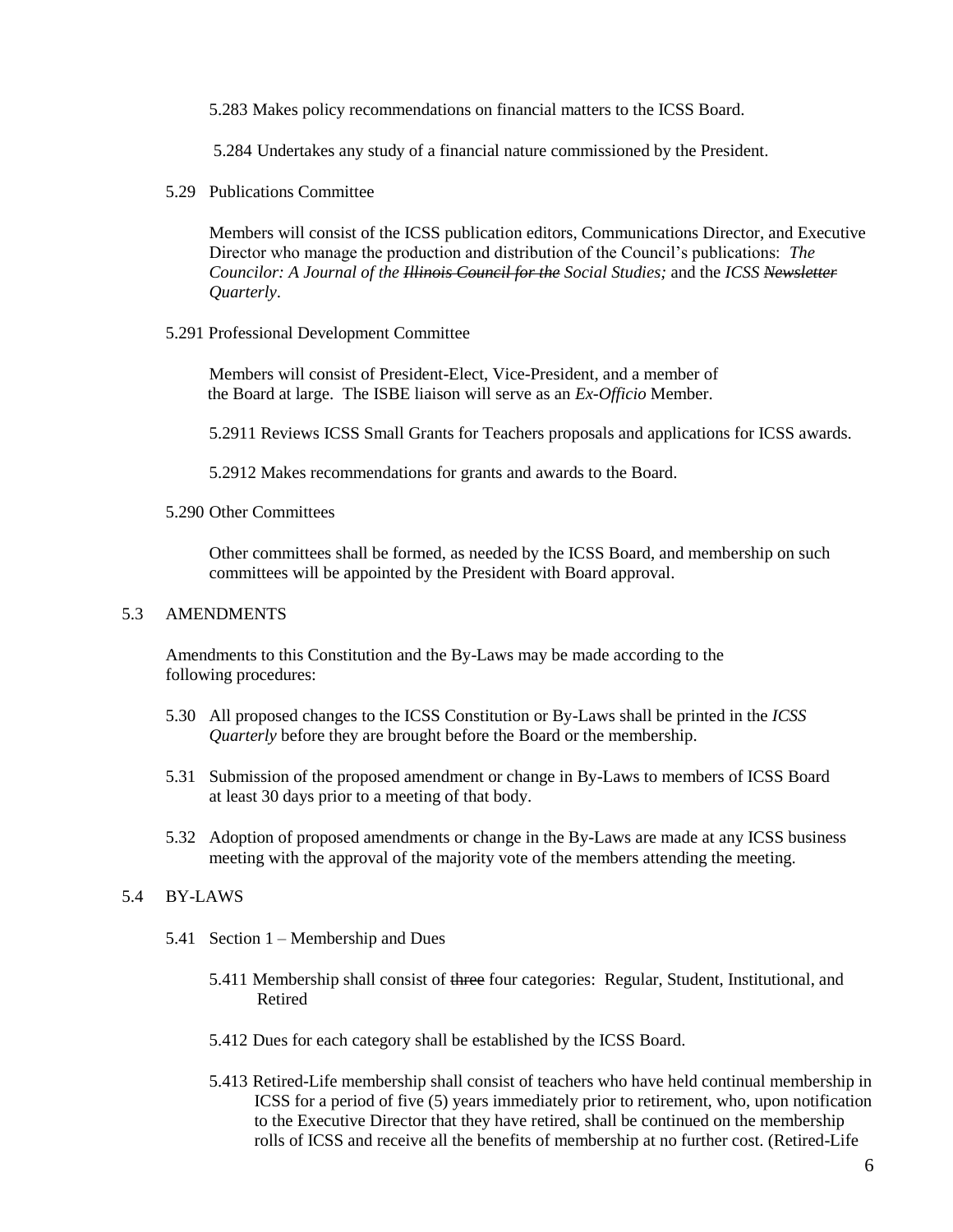membership is no longer an active membership category.)

5.42 Section 2 – Meetings

The ICSS Board shall decide the time and place for holding the Annual Meeting of the Council. It may call other regional or state meetings as seen advisable.

5.43 Section 3 – Affiliation

A local council is recognized as an affiliate of the Illinois Council for the Social Studies if the following criteria are met:

- 5.431 Its membership consists primarily of persons concerned with the teaching of social studies.
- 5.432 It supplies the Vice-President and Executive Director with a list of the names and addresses of its current officers.
- 5.433 It has at least one representative at each ICSS Board meeting.
- 5.44 Section 5 Fiscal Policy
	- 5.441 The Executive Director is vested with the authority to approve or disapprove expenditures to the budget limits, provided the funds are available.
		- 5.4411 Any expenditure beyond the amount may be approved by the Fiscal Committee.
		- 5.4412 The Executive Director has the sole authority to enter into contractual agreements.
	- 5.442 The Executive Director, with approval by the ICSS Board or Executive Committee, is authorized to reimburse ICSS members for expenses, as established by the Board, for attending the NCSS House of Delegates (\$300.00 per delegate for both days, or \$150.00 for 1-day's attendance), NCSS Summer Leadership Conference (Up to \$500.00), and the Great Lakes Regional Representative's Meeting. All but the House of Delegates have been discontinued as of 2008, but remain in case of future reinstatement.
	- 5.443 All requests for reimbursement must be accompanied by receipts and submitted to the Executive Director within two weeks of the expenditures.
	- 5.444 All reimbursements will be estimated in the annual budget.

#### 5.25 DISSOLUTION CLAUSE

- 5.51 Upon the dissolution of ICSS, ICSS shall, after paying or making provision for the payment of all the liabilities of ICSS, dispose of all the assets of ICSS exclusively for the purposes of ICSS in such manner, or to such organization or organizations organized and operated exclusively for charitable, educational, religious, or scientific purposes as shall at the time qualify as an exempt organization or organizations under section  $501(c)(3)$  of the Internal Revenue Code of 1986 (or corresponding provision of any future United States Internal Revenue Law), as the ICSS Board shall determine.
- 5.52 Any such assets not so disposed of shall be disposed of by the Court of Common Pleas of the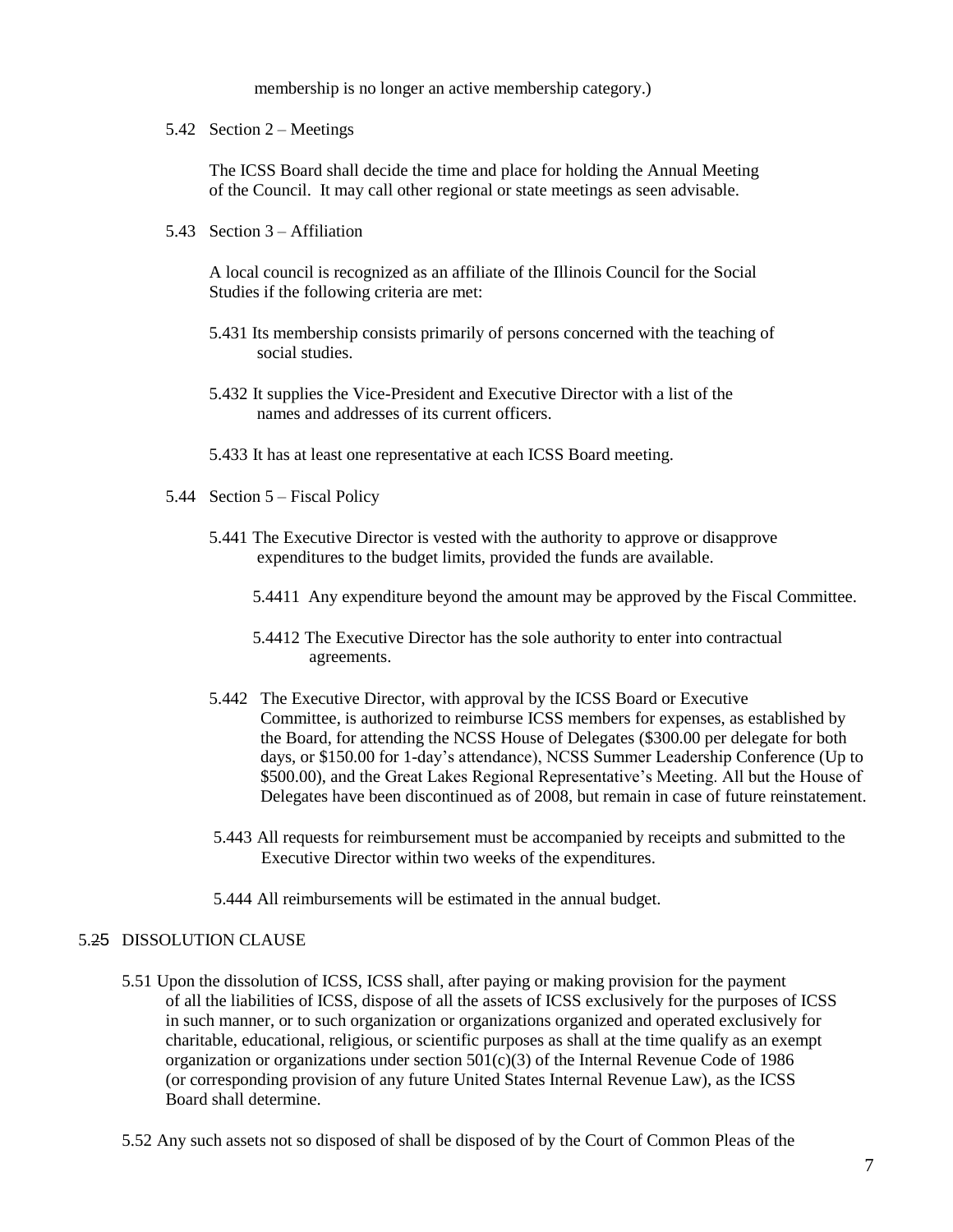county in which the principal office of ICSS is then located, exclusively for such purposes or to such organization or organizations, as said Court shall determine, which are organized and operated exclusively for such purposes.

### 5.6 OFFICERS ELECTED BY THE ICSS BOARD

5.61 Election and Terms of Office

 All officers shall be elected to one-year terms at the regular business meeting of the Council in the fall of each year. (Article III, 3.1) They shall assume office on January 1 following their election.

- 5.62 General Rules Guiding Officers
	- 5.621 All officers attend regularly scheduled meetings, including those of the ICSS Board and Executive Committee, if called.
	- 5.622 All officers are expected to assume an active role in ICSS.
	- 5.623 All officers are expected to be members of local councils if one exists in their area.
	- 5.624 All officers are urged to become members of the National Council for the Social Studies.

5.63 Responsibilities of the President

- 5.631 Calls for and presides over all meetings of the ICSS Board and the Executive Committee in accordance with the Constitution and special needs of the Council.
	- 5.6311 Sets the agenda for the ICSS Board and Executive Committee and distributes it to members two weeks in advance of the meeting.
- 5.632 Serves as the official spokesperson for the organization in all matters, and is obligated to promote the best interests of the Illinois Council for the Social Studies.
- 5.633 Appointments
	- 5.6331 Fills vacancies on committees; some through consultation with the Board.
	- 5.6332 Appoints ad hoc committees and individuals to carry out specific tasks as they are needed.
- 5.634 Semi-Annual Meeting
	- 5.6341 Closely monitors the arrangements for the annual meeting by consulting with the President-Elect and the Executive Director.
	- 5.6342 Established, in consultation with the ICSS Board, meeting sites for semi-annual meetings one year in the future.
- 5.635 Monitors all affiliation responsibilities with the National Council for the Social Studies in conjunction with the Executive Director (i.e., Council affiliation, House of Delegate registration, etc.).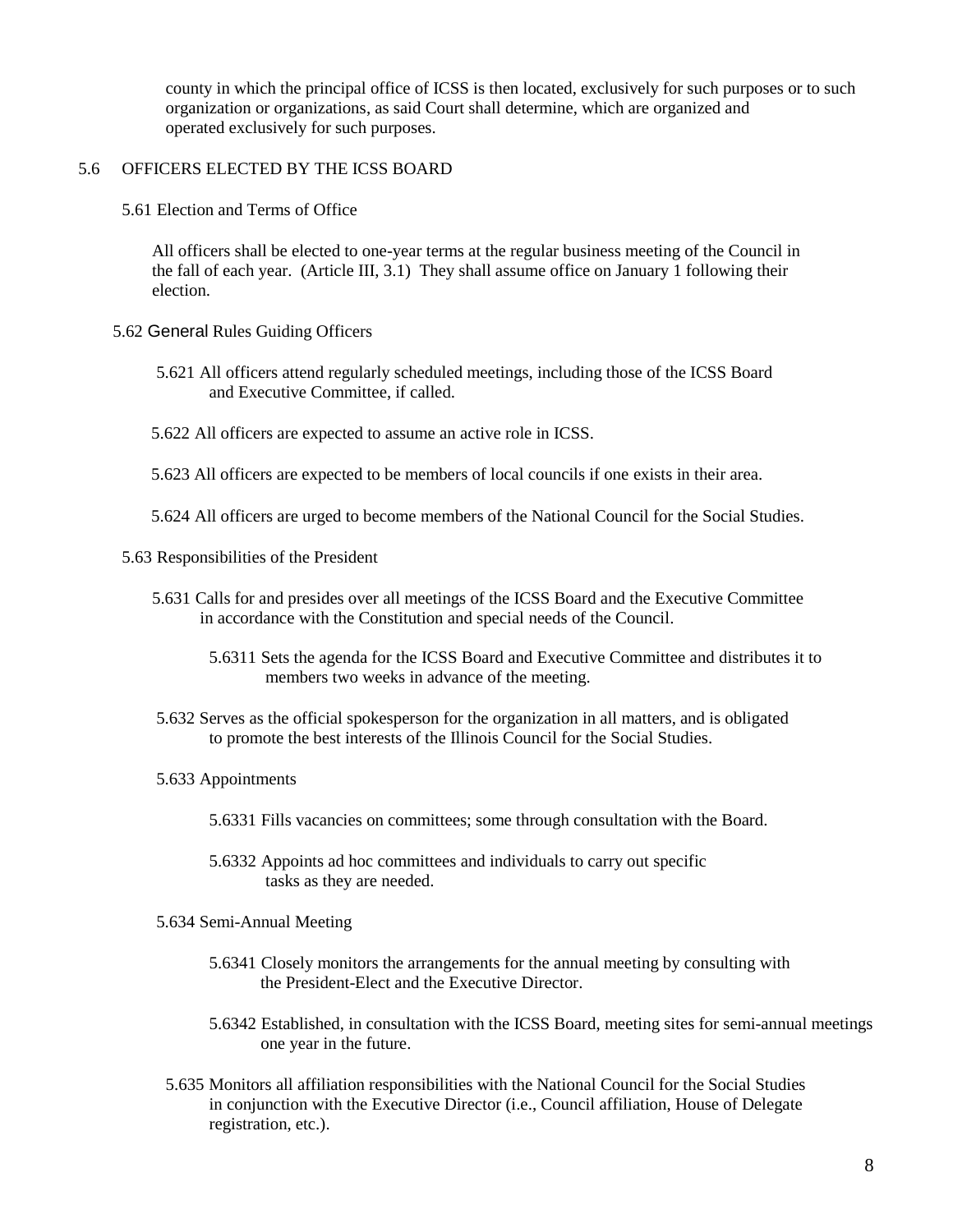- 5.636 Communicates with the ICSS membership, on a regular basis, through the *ICSS Quarterly*.
- 5.637 Regional and National Responsibility
	- 5.6371 Is expected to attend the annual meeting of the National Council for the Social Studies and act as the co-chair (with the Executive Director) of the Illinois Delegation to the House of Delegates.
	- 5.6372 Is responsible for the ICSS Annual Meeting. (The Vice- President assists in the preparation of the Annual Meeting.)
- 5.64 Responsibilities of the President-Elect
	- 5.641 The President-Elect shall assume such duties as the President or the ICSS Board shall specify. If a vacancy occurs in the office of the President, the President-Elect shall become President.
	- 5.642 Assists, as necessary, the Vice-President in the preparation of the Annual Meeting.
		- 5.6421 May appoint a program and local arrangements committee, after consultation with the President.
		- 5.6422 Chairs or co-chairs, as an ex-officio member, all committees appointed in relation to the Annual Meeting.
		- 5.6423 Is responsible for local facilities, registration, program and financial accounting for the Annual Meeting.
		- 5.6424 Arranges for book exhibitors at the Annual Meetings.
		- 5.6425 Consults with the President and Executive Director concerning the Annual Meeting; and follows all policies, guidelines and fees established by the ICSS Board for the Annual Meeting.
	- 5.643 Is expected to attend the Annual Meeting of the National Council for the Social Studies and serve as a delegate to the House of Delegates.
	- 5.644 Committee Membership

5.6441 ICSS Board

5.6442 Executive Committee

5.6443 Fiscal Committee

- 5.65 Responsibilities of the Vice-President
	- 5.651 The Vice-President shall assume such duties as the President or Board of Directors shall specify. If a vacancy occurs in the office of the President- Elect, the Vice-President shall become the President-Elect.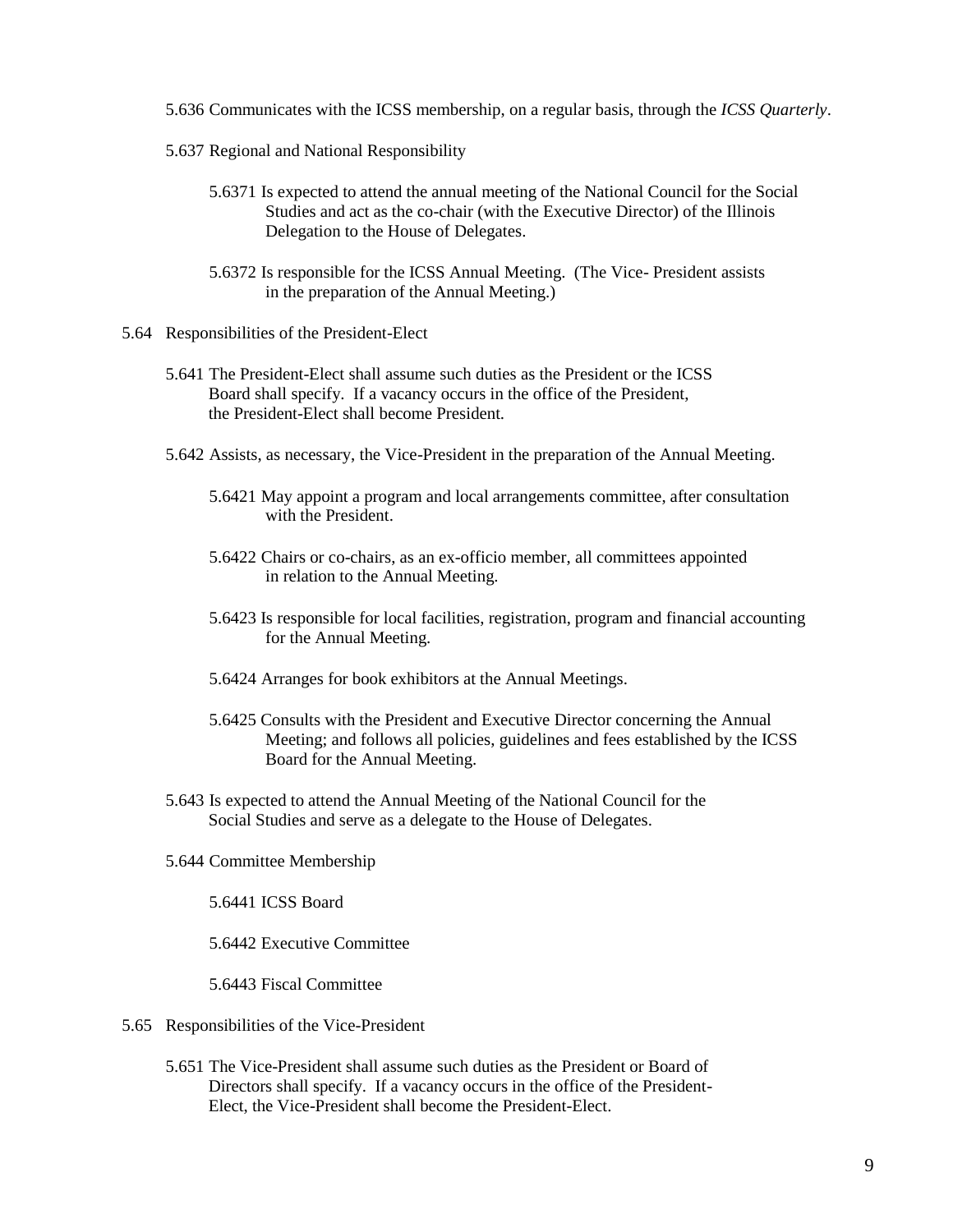- 5.652 Serves as the liaison to all local councils in the state.
- 5.653 Works with the Executive Director and regional representatives to promote membership in the Illinois Council for the Social Studies. 5.654 Assist with the semi-annual meeting.
- 
- 5.61 Responsibility of the Past President
	- 5.661 The Past President shall serve on the Board of Directors for one year immediately following his/her presidency.
	- 5.662 Preside over nominating committee
- 5.62 Responsibilities of the Secretary
	- 5.671 Serves as the official recorder for meeting of ICSS Board and any other Council meetings designated by the President.
	- 5.672 Sends copies of meeting minutes to ICSS Board and Executive Committee members within two weeks of all meetings.
	- 5.673 Committee Membership

5.6731 ICSS Board

5.6732 Executive Committee

- 5.63 Responsibilities of the Treasurer
	- 5.631 Works with the Executive Director in the preparation of an annual budget.
	- 5.632 At each ICSS Board meeting, presents a detailed report of ICSS finances with assistance from the Executive Director.
	- 5.633 Annually reviews the financial records with the Executive Director.
	- 5.634 Committee Membership

5.6341 ICSS Board

5.6342 Executive Committee

5.6343 Chairperson, Fiscal Committee

- 5.64 Responsibilities of the Regional Representatives
	- 5.691 Acts as the liaison between their region and the ICSS Board.
	- 5.692 Promotes, in cooperation with the Membership Committee, Vice-President and Executive Director, ICSS membership in their region.

5.610 Responsibilities of the Conference Program Director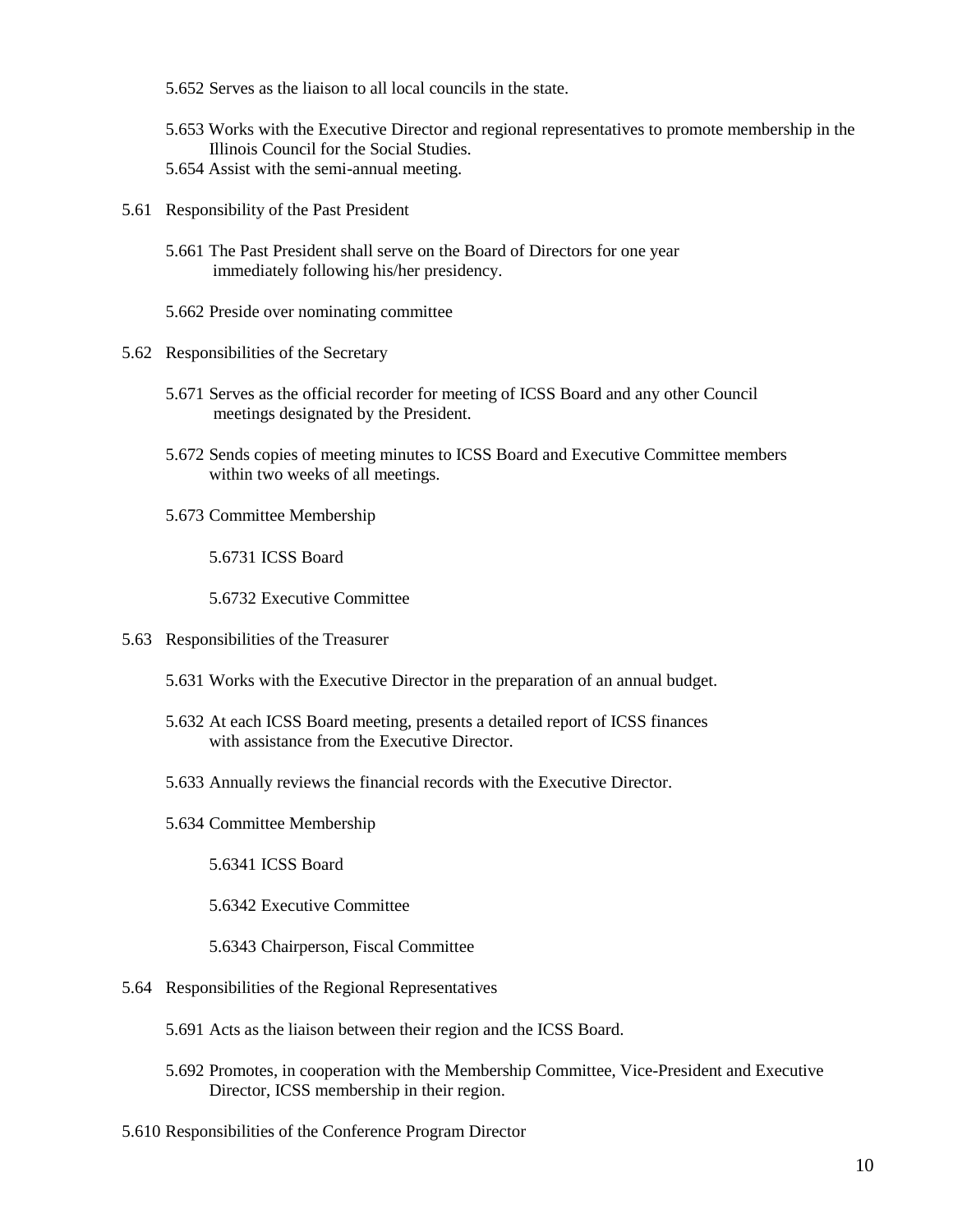- 5.6101 Works with the Executive Director, President, and Vice-President in planning and coordinating the annual meeting(s).
- 5.6102 Is appointed by the Board for a three-year term.

## 5.7 OFFICIALS APPOINTED BY THE ICSS BOARD

- 5.71 Responsibilities of the Communications Director
	- 5.711 Publishes and maintains the ICSS website.
	- 5.712 Produces other Council publications as directed by the President or the ICSS Board.
	- 5.713 Has the authority to set theme, content, advertising, photo credits and production media (i.e., printer) in consultation with the Executive Director, and under the guidelines established by the ICSS Board.
	- 5.714 Serves on the ICSS Board.
- 5.72 Responsibilities of the Editor of *The Councilor: A Journal of the Social Studies.*
	- 5.721 Edits and produces an annual edition of *The Councilor: A Journal of the Social Studies.*
	- 5.722 Has the authority to set theme, content, advertising, photo credits and production media (i.e., printer), in consultation with the Executive Director, and under the guidelines established by the ICSS Board.
	- 5.723 Serves on the ICSS Board.
- 5.73 Responsibilities of the Editor of the *ICSS Quarterly*
	- 5.711 Edits and produces publishes the issues of the Quarterly each year.
	- 5.712 Has the authority to set theme, content, advertising, photo credits and production media (i.e., printer) in consultation with the Executive Director, and under the guidelines established by the ICSS Board.
	- 5.713 Serves on the ICSS Board.
- 5.74 Responsibilities of the Historian
	- 5.741 Maintains the files of Council written records for the purpose of historical continuity.
	- 5.742 Committee membership

5.7431 ICSS Board

5.7432 Committee on Constitutional Revision

#### 5.8 OFFICIALS ELECTED TO THE BOARD BY THE ICSS MEMBERSHIP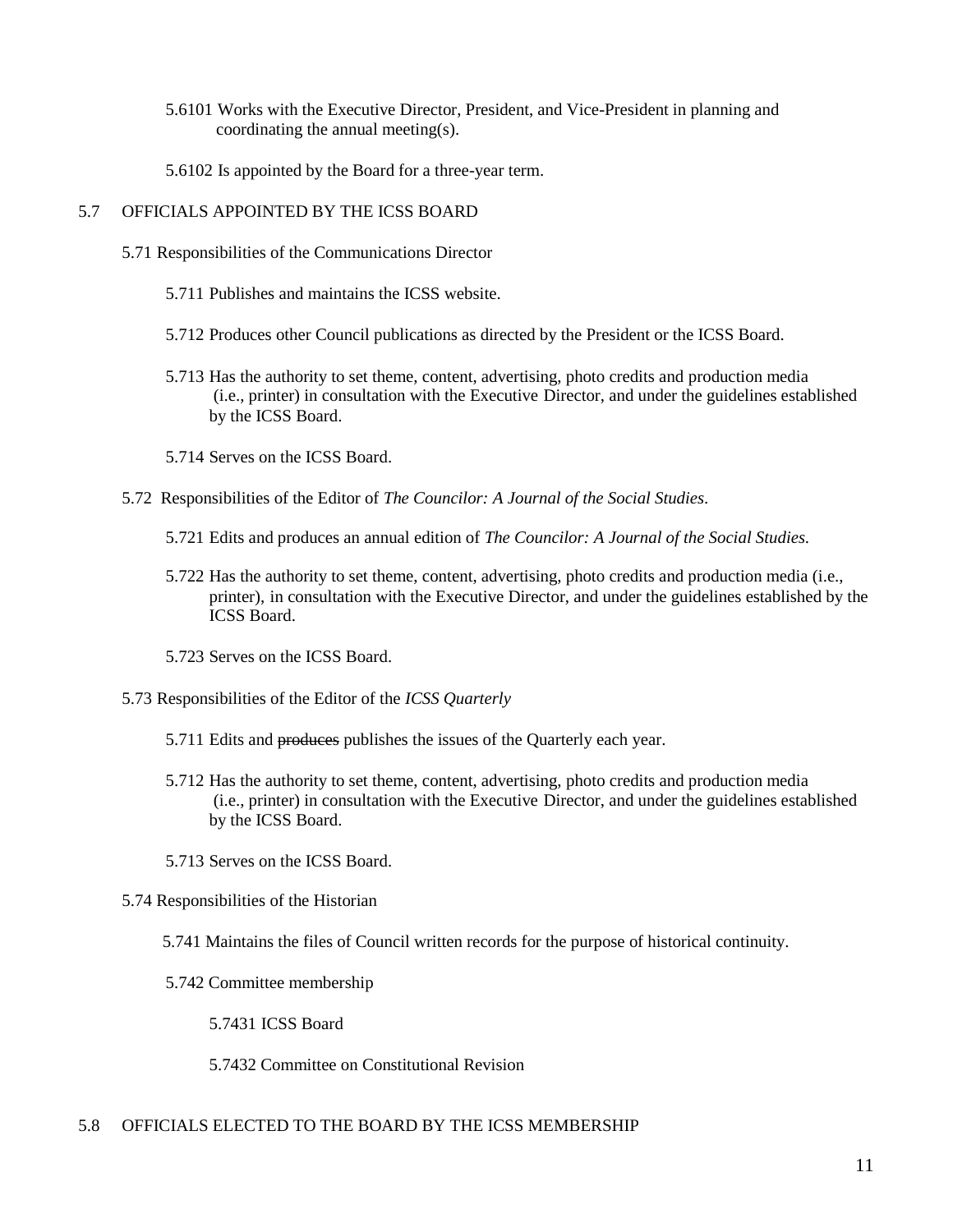#### 5.81 Responsibilities of Members-at-Large

- 5.811 Members-at-Large will assume such duties as the President or the ICSS Board shall specify.
- 5.812 One-third of the Members-at-Large will be appointed to the Membership Committee by the President.
- 5.813 One-third of the Members-at-Large will be assigned by the President to work on national, state, and local council meeting activities.
- 5.814 One Member-at-Large will be appointed to the Audit committee by the President.
- 5.815 One Member-at-Large will be appointed to the Budget Committee by the President.
- 5.816 Members-at-Large may be reappointed, and given a different responsibility for one of the duties described in  $5.811 - 5.815$ .

#### 5.9 RESPONSIBILITIES OF THE ICSS EXECUTIVE DIRECTOR

The Executive Director is the binding force of ICSS, and the importance of this appointed position cannot be overstated.

5.91 Membership Responsibilities

The Executive Director handles all ICSS membership correspondence and processing. He/she must:

- 5.911 supply membership applications to prospective members,
- 5.912 update and print disseminate membership brochures,
- 5.913 process memberships,
- 5.914 deposit and account for all membership payments,

5.915 acknowledge receipt of memberships, and issue membership cards,

- 5.916 mail membership expiration notices,
- 5.917 keep appropriate membership records,

5.918 report membership information to the ICSS Board at it regular meetings,

5.919 transmit NCSS membership channeled through ICSS, and

5.92 Finances

The Executive Director handles the day-to-day finances of the Council. He/she must:

5.921 report deposits and expenditures to the ICSS Board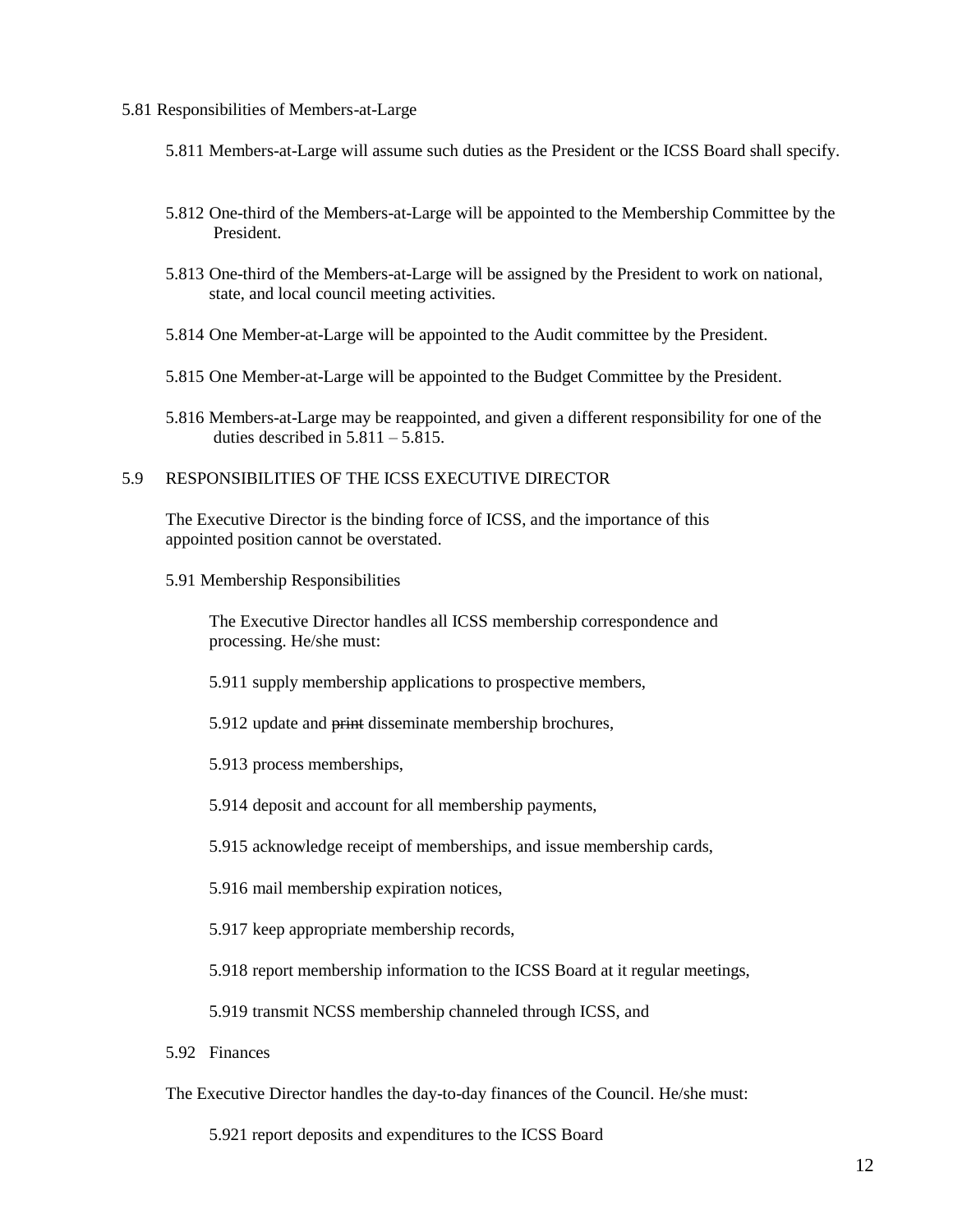- 5.922 report on the finances of the Council to the ICSS Board at its regularly scheduled meetings
- 5.923 deposit all receipts, and write all checks for ICSS
- 5.924 make expenditures for those items connected with the duties of Executive Director
- 5.925 prepare in consultation with the President and Treasurer, an annual budget
- 5.926 present the above budget, for approval of the ICSS Board, at the spring meeting each year
- 5.927 approve or disapprove expenditures, provided funds are available in the budget
- 5.928 renew annual corporation dues with the Illinois Secretary of State
- 5.929 file IRS Form 990, Social Security documents, and other pertinent documents, and
- 5.9210 contract for an independent, professional audit of the ICSS books when directed by ICSS Board.
- 5.93 Printing and Mailing

The Executive Director handles or supervises the digital distribution of appropriate Council materials including:

5.931 membership materials

- 5.932 announcements and all other materials specified by the ICSS Board
- 5.94 Professional Representation

The Executive Director serves as a member of, and attends as a representative for ICSS, various committees and organizations including the:

- 5.941 NCSS House of Delegates, as Illinois Member-at-Large, and co-chair of the Illinois delegation
- 5.942 Great Lakes Regional Coordinating Committee if applicable.
- 5.943 ICSS Board, Executive Committee, Fiscal Committee, Membership Committee, and
- 5.944 Other special committees or organizations designated by the ICSS Board

# 5.95 Miscellaneous

In addition to the above duties the Executive Director must:

5.951 act as the continuing contact person for information about ICSS